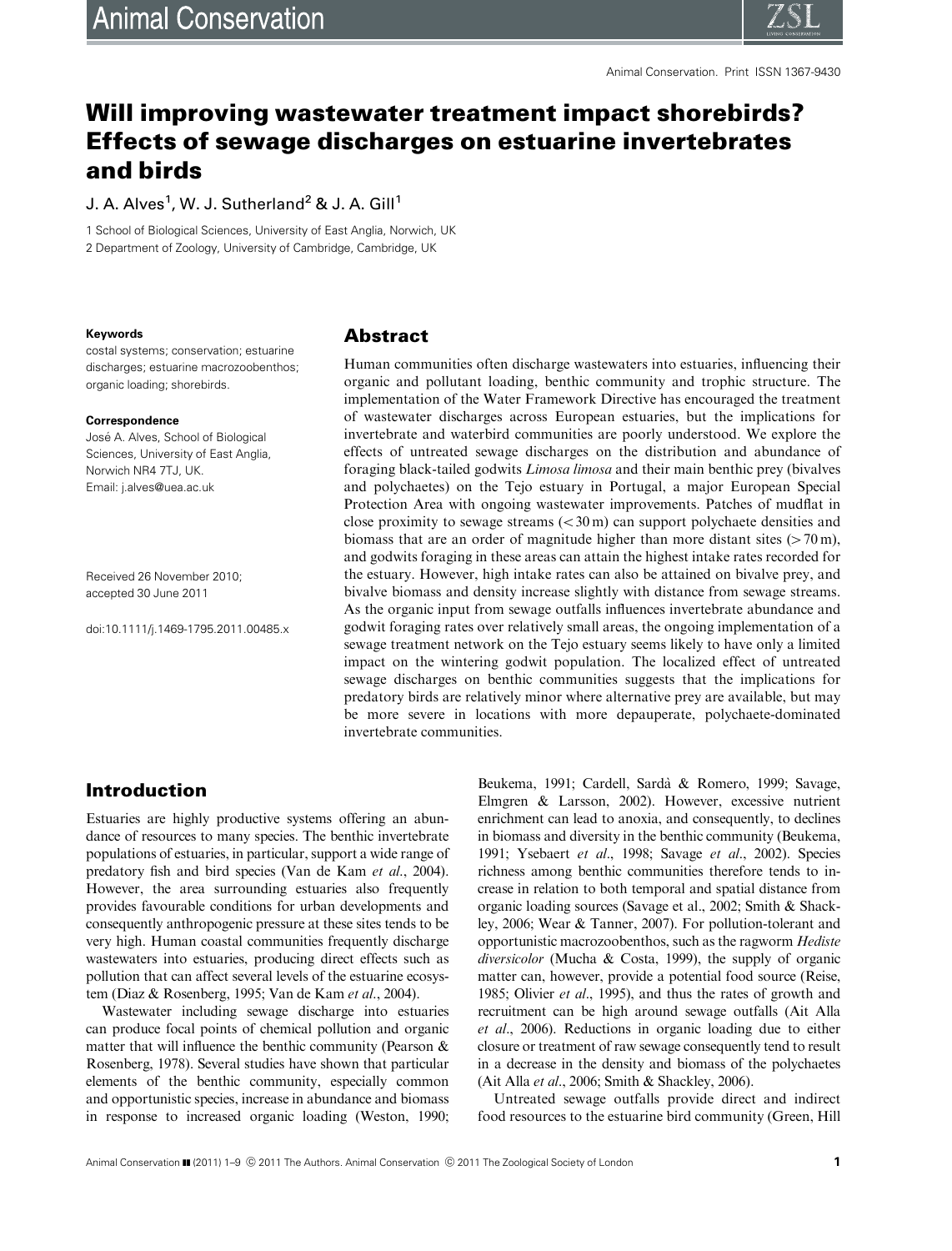& Clark, 1993). Several gull species have been observed foraging directly on untreated sewage (Raven & Coulson, 2001), wildfowl can feed on items present in the sewage or on the benthic organisms, capitalizing on the high organic loading (Pounder, 1976; Campbell, 1984), and waders are likely to forage mostly on the abundant macrozoobenthos in nutrient-enriched areas (Van Impe, 1985; Burton & Armitage, 2005; Burton, Fuller & Eaton, 2005). Establishing the link between changes in the macrozoobenthic species due to organic loading and its effects on the estuarine bird community is not straightforward (Van de Kam et al., 2004). Nevertheless, several studies report a reduction in numbers or changes in behaviour or in site use of bird species following the reduction of organic loading in estuaries (Pounder, 1976; Campbell, 1984; Green et al., 1993; Raven & Coulson, 2001; Burton et al., 2005).

Throughout Europe, the implementation of the Water Framework Directive (EC, 2000) has increased efforts to improve wastewater treatment, including reducing nutrient inputs into watercourses and estuaries. The Tejo estuary in west Portugal is one of the most important wetlands in Europe, harbouring in excess of 150 000 waterbirds during winter, and serving as a major stop-over location for several species migrating along the East Atlantic Flyway (Leitão et al., 1998). Areas of the Tejo estuary have been designated as a Nature Reserve since 1976 under national legislation, and as a Special Protection Area since 1988 under the European Union Birds Directive 79/409/EEC. However, the estuary is in the vicinity of the most populated area in Portugal, with c. 2.5 million people (CCDRLVT, 2009) likely to have an impact on this estuary (Gaudêncio & Cabral, 2007). The vast majority of tidal flats are located on the southern and eastern banks of the Tejo estuary and, as recently as 2006, an area-wide development of Sewage Treatment Works (STW) for the residual waters of the southern and east banks of the Tejo estuary was initiated. This involves the construction of a wastewater collection grid, the installation of five new STWs and the improvement of another four of the current seven STWs around the estuary. All 12 STWs on the Tejo are predicted to be fully functional by the end of 2010 (SIMARSUL, 2009). Before the installation of this system of STWs, the vast majority of sewage was discharged raw and directly into the estuarine sediments, producing focal points of organic matter loading that are likely to have resulted in the middle sectors of estuary (where most urban development and sewage outfalls are located) having around twice the total organic matter present in the sediments than either upstream and downstream (Gaudêncio  $\&$  Cabral, 2007). Although seven of the proposed 12 STWs are in operation on the Tejo, deficiencies in the collection grid for wastewaters mean that many outfalls are still discharging untreated sewage directly into the estuary. The levels of total organic matter found in the sediments of the Tejo estuary (c. 3–6%; Gaudêncio & Cabral, 2007) are likely to create focal areas of reduced diversity in the benthic community, but also to be advantageous to opportunistic species such as the ragworm. The improvement of the water treatment system will reduce the quantities of untreated sewage and

thus the organic loading currently being discharged into the estuarine sediments. This is likely to have important implications for the benthic community and, as a consequence, for the birds that prey on these species. However, the extent to which these changes may affect the bird community is currently unknown.

In this study, we explore the effect of the untreated sewage (hereafter termed sewage) currently being discharged into the Tejo estuary on the density and biomass of the two main benthic prey species of a migratory shorebird, the black-tailed godwit Limosa limosa currently classified as near threatened (IUCN, 2009). Several estuaries in western Europe support internationally important populations of black-tailed godwits (Gunnarsson et al., 2005; Delany et al., 2009), and the Tejo estuary is particularly important because it supports blacktailed godwits from breeding populations in both Iceland and mainland Europe (Alves et al., 2010). Black-tailed godwits (hereafter termed godwits) forage mainly on the bivalve Scrobicularia plana and the polychaete H. diversicolor (Moreira, 1994; Gill, Sutherland & Norris, 2001). As these two invertebrate species comprise a substantial proportion of the invertebrate community on intertidal mudflats in western Europe, and of the diet of many shorebird species (Goss-Custard et al., 2006), godwits are an ideal species in which to identify the potential consequences of changes in prey abundance and distribution following changes in nutrient inputs to mudflats. Here, we assess whether the biomass and size distribution of *S. plana* and *H. diversicolor* vary in relation to distance from sewage streams and whether this influences the distribution and foraging rates of godwits. We conclude by discussing the implications of future improvements in water treatment on the Tejo estuary and elsewhere for benthic invertebrates and shorebirds.

# Methods

#### Prey abundance and biomass

The abundance and biomass of invertebrates were sampled monthly at six locations on the Tejo estuary between October 2006 and March 2007 (Fig. 1). These sites are all regularly used by foraging godwits (Moreira, 1993) and vary in distance (between 70 and 243 m) from the closest sewage outfall. The sewage outfall forms streams that meander across the mudflats (Fig. 1), and the six locations varied in distance from the closest sewage stream by between 16 and 86 m. At each sampling location, six to 12 random points were selected and a sediment core 9 cm in diameter and 15 cm in depth (the maximum probing depth of a godwit) was extracted from each point. More cores were extracted from sites for which we had no prior knowledge of invertebrate densities, in order to ensure that adequate estimates were achieved in all sites. The sediment was sieved in situ through a 1 mm mesh and all macrozoobenthos collected were transported to the laboratory for identification and measurement. Given that godwits foraging on estuarine mudflats prey almost exclusively on bivalves (mostly S. plana) and polychaetes (mostly H. diversicolor) (Moreira,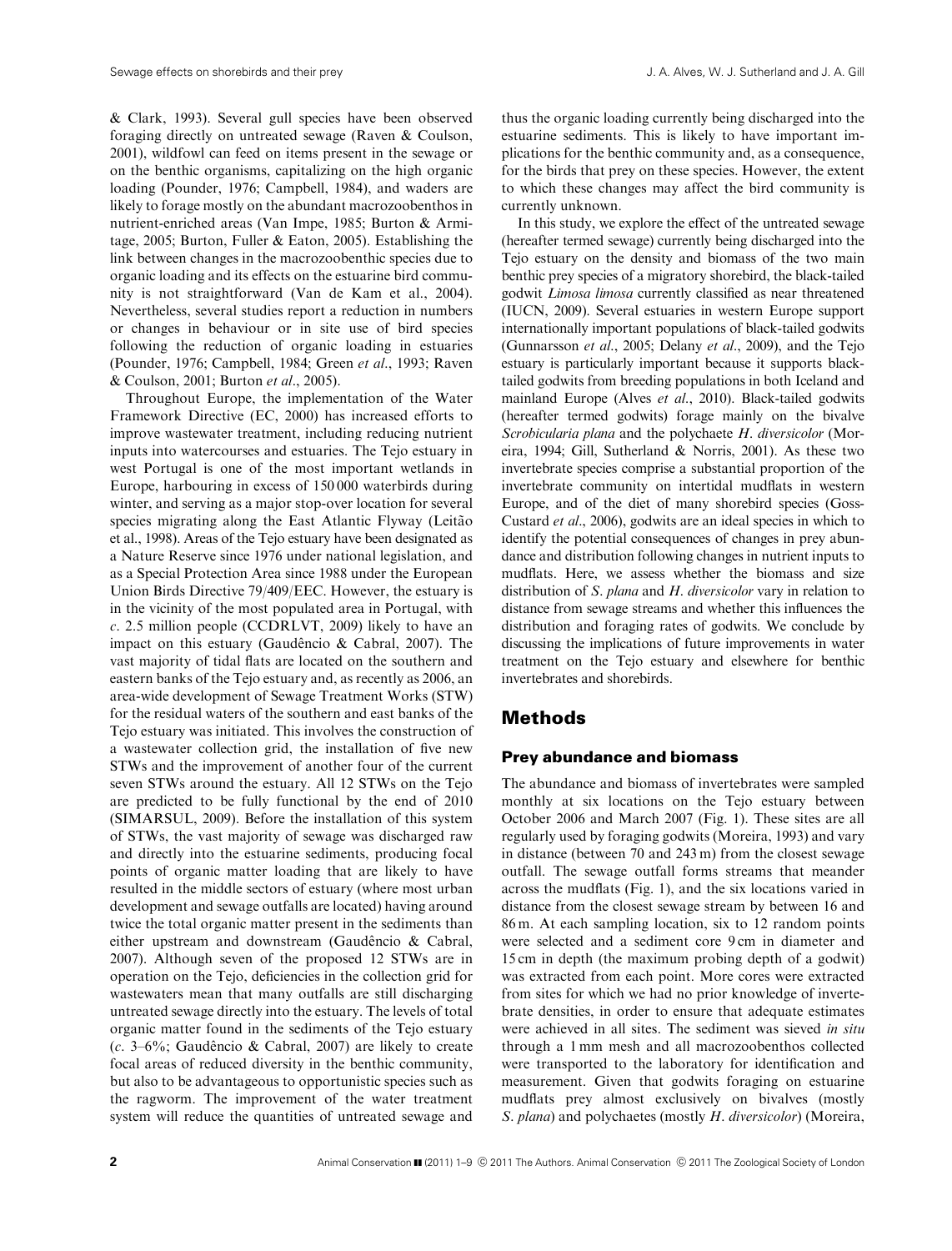

**Figure 1** The estuarine mudflats at high (light grey) and low water (dark grey) of the Tejo estuary, and the location of sites used for measurements of black-tailed godwit Limosa limosa foraging behaviour (all circles) and prey sampling (grey circles). The inset illustrates the measurements of distances from prey sampling points (grey) to the nearest sewage stream (solid line), and the distance from most frequently used patch (black) within the godwit foraging area (stippled) to the nearest sewage outfall (dashed line).

1994; Gill et al., 2001), the analysis was thus restricted to these two prey items, which were classified into the following size categories: small (3–5.5 mm bivalves; 3–9.9 mm polychaetes); medium (5.6–9.5 mm bivalves; 10–19.9 mm polychaetes); large (9.6–14.5 mm bivalves; 20–49.9 mm polychaetes); very large  $(14.6-20 \text{ mm}$  bivalves;  $> 50 \text{ mm}$ polychaetes). The mean body length of consumed H. diversicolor for each size class was reconstructed from the distribution of mandible lengths (following Moreira, 1994) attained from godwit faeces collected at two roosting sites on the Tejo: small ( $n = 8$ ), medium ( $n = 27$ ), large ( $n = 105$ ) and very large  $(n = 7)$ . No measurable *S. plana* fragments (i.e. the cardinal tooth) were found in the faeces and thus the mean lengths of individuals within each size class were calculated from the bivalves collected during prey sampling and for which body length was measured: small  $(n = 466)$ , medium ( $n = 217$ ), large ( $n = 68$ ) and very large ( $n = 60$ ). Prey biomass was then calculated using published formulae relating body length to ash-free dry mass established for these species in the Tejo estuary (Moreira, 1994).

#### Black-tailed godwit foraging behaviour

During the winters of 2006–2007 and 2007–2008, a total of 19 sites, distributed across all areas where godwits are known to forage along the south-east bank of the Tejo estuary (Moreira, 1993), were surveyed every fortnight between October and March for flocks of foraging godwits (Fig. 1). These sites included the six sites used for prey sampling and were all located within 800 m of a sewage outfall. On each site, foraging flocks were counted and focal individuals were randomly selected and observed for the time taken to complete ten paces while foraging. Within this time, each successful peck or probe, the identity of the prey (bivalve or polychaete) and its size class were recorded. The foraging techniques used to capture bivalves and polychaetes differ, and the great majority of foraging bouts consist of one prey type only; thus, prey types can be easily distinguished. All observations were carried out by JAA using a  $\times$  20–60 telescope. The size category of each ingested prey item was estimated visually as one of four categories (small, medium, large or very large, corresponding to the size ranges for each prey type described above), and the number of each prey type and size class was multiplied by the average ash-free dry mass of prey in that size class to provide an estimate of the mean biomass intake rate for each site and prey type. Intake rates were pooled for each prey type separately (mean number of observations per site of godwits foraging on polychaetes =  $197$ , range =  $30-824$ , and on bivalves =  $178$ , range =  $31-637$ ). The location of the foraging patch used during intake rate measurements was mapped using fixed landmarks and the most frequently used patch at each site was selected as the point from which the distance to the nearest sewage outfall was measured (Fig. 1).

## Distances to sewage outfall and sewage streams

The location of each prey sampling site and the location of all sewage outfall sites along the south and east sections of the estuary were recorded using GPS (model eTrex, Garmin Ltd., Southampton, UK). These locations were imported into Google Earth (version 4.3) and the linear distance from each prey sampling site to the nearest sewage outfall or stream was measured using the software ruler tool (Fig. 1). As sewage discharges into streams that meander across the mudflats, the distance between each prey sampling location and the closest point of the sewage stream was measured in order to capture the direct effect of sewage on the macrozoobenthos for each site (Fig. 1). Sewage flow within streams is independent of tidal action and thus distance to sewage stream is likely to directly influence the local macrozoobenthos. However, as foraging godwit flocks typically move across the entire mudflat, usually following the tide edge (Dias et al., 2006), the distance between the outfall discharge point and the most frequently used foraging patch within each mudflat area was also measured (Fig. 1). Sewage outfall is likely to be spread across mudflats by the action of the tide, and foraging areas can encompass and be influenced by multiple sewage streams; hence, the distance between the most frequently used foraging patch and the nearest sewage outfall was used in order to capture the effects of the sewage loading over the entire foraging area.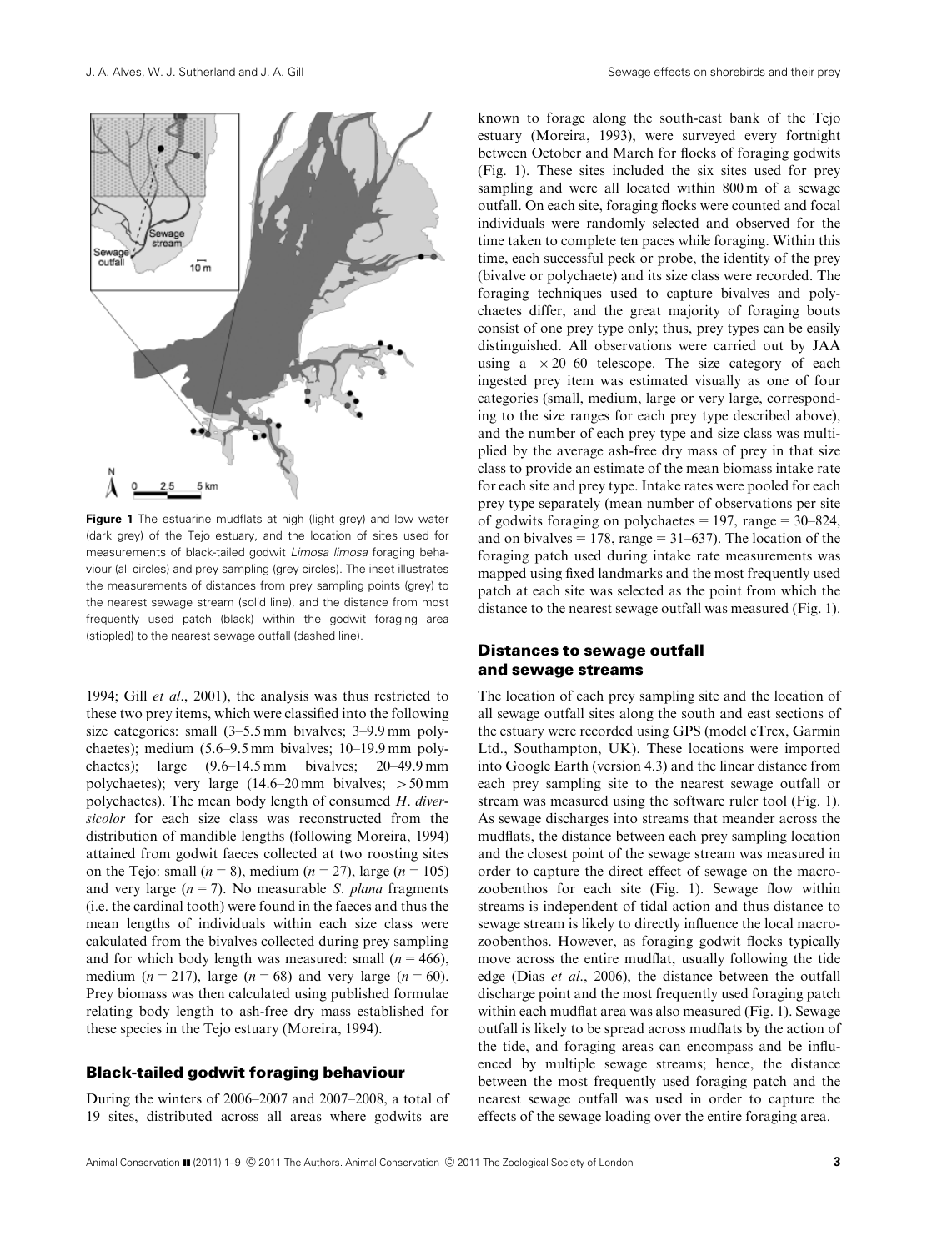#### Sediment penetrability

To assess whether sediment type varied in relation to distance from sewage stream, sediment penetrability was measured on nine sites ranging in distance between 16 and 86 m, by recording the maximum depth (in cm) of a 20 cm length metal rod dropped from a height of 90 cm within a PVC cylinder (Jones, Reynolds & Raffaelli, 2006). At each site, 30–33 depth measurements were recorded at random points.

# **Results**

#### Effects of sewage on macrozoobenthic prey

Across six sites ranging from 16 to 86 m from the nearest sewage stream, the abundance and biomass of polychaetes declined by an order of magnitude (Fig. 2). In contrast, bivalve density and biomass did not vary significantly with distance from the sewage stream (Fig. 2). The biomass of polychaetes in all size classes declined significantly with distance from the nearest sewage stream (Fig. 3a), while the biomass of all bivalve size classes increased with distance from the nearest sewage stream, although this pattern was only statistically significant for very large bivalves (Fig. 3b).

No seasonal changes in the density of either polychaetes or bivalves was evident at any of the sites, regardless of distance from the nearest sewage stream (Fig. 4, polychaetes: overall variation between months:  $F_{1,137} = 0.006$ ,  $P = 0.94$ ; month  $\times$  distance from nearest outfall:  $F_{1,137}$ =



**Figure 2** Changes in the mean  $(\pm s)\$  (a) density and (b) biomass of polychaetes (open circles) and bivalves (filled circles) with distance from the nearest sewage stream. Solid lines indicate significant relationships ( $log_{10}$  polychaete density = -0.014  $\times$  distance + 3.43,  $r^2$  = 0.74, P = 0.029; and  $log_{10}$  polychaete biomass =  $-0.016 \times$  distance + 1.58,  $r^2 = 0.73$ ,  $P = 0.030$ 

0.012,  $P = 0.92$ ; bivalves: overall variation between months:  $F_{1,137} = 0.13$ ,  $P = 0.72$ ; month  $\times$  distance from nearest outfall:  $F_{1,137} = 0.81$ ,  $P = 0.37$ ). Despite the foraging activities of the very large numbers of predatory birds on the Tejo during winter, polychaete densities on sites within 30 m of sewage streams were between 700 and 3000 ind  $m^{-2}$  in all months but were only between 30 and 600 ind  $m^{-2}$  at sites further from sewage streams (Fig. 4). In contrast, bivalve densities were typically 50–200 ind  $m^{-2}$  within 30 m of sewage streams but densities in excess of  $500 \text{ ind m}^{-2}$  were regularly recorded at sites further than 80 m from sewage streams (Fig. 4). Sediment penetrability did not vary in relation to distance from the nearest sewage stream  $(F_{1,7}= 0.56, r^2= 0.075, P= 0.48).$ 

#### Effects of sewage outfalls on intake rates

For godwits foraging on polychaetes, prey intake rates were significantly higher at sites that are closer to sewage outfalls (Fig. 5a). For godwits foraging on bivalves, there was no apparent change in prey intake rates with distance to sewage outfall (Fig. 5b). Across all sites, prey intake rates for godwits foraging on bivalves are c  $0.5$  mg AFDM s<sup>-1</sup> (range 0.2–0.7 mg AFDM  $s^{-1}$ ), whereas intake rates on polychaetes



**Figure 3** Changes in biomass of (a) polychaetes and (b) bivalves of each size class: small (filled circles), medium (open circles), large (filled triangles) and very large (open triangles), with distance from the nearest sewage stream. Lines indicate significant regressions: for polychaetes (short dashed line,  $log_{10}$  small biomass = -0.013  $\times$ distance-1.41,  $r^2 = 0.75$ ,  $P = 0.025$ ; medium dashed line, log<sub>10</sub> medium biomass =  $-0.013 \times$  distance  $-0.26$ ,  $r^2 = 0.80$ ,  $P = 0.016$ ; long dashed line,  $log_{10}$  large biomass = -0.014  $\times$  distance + 0.81,  $r^2$  = 0.74, P=0.027; solid line, log<sub>10</sub> very large biomass= $-0.015 \times$  distance + 1.49,  $r^2 = 0.73$ ,  $P = 0.031$ ) and bivalves (log<sub>10</sub> very large biomass =  $0.009 \times$  distance - 0.59,  $r^2 = 0.73$ ,  $P = 0.030$ ).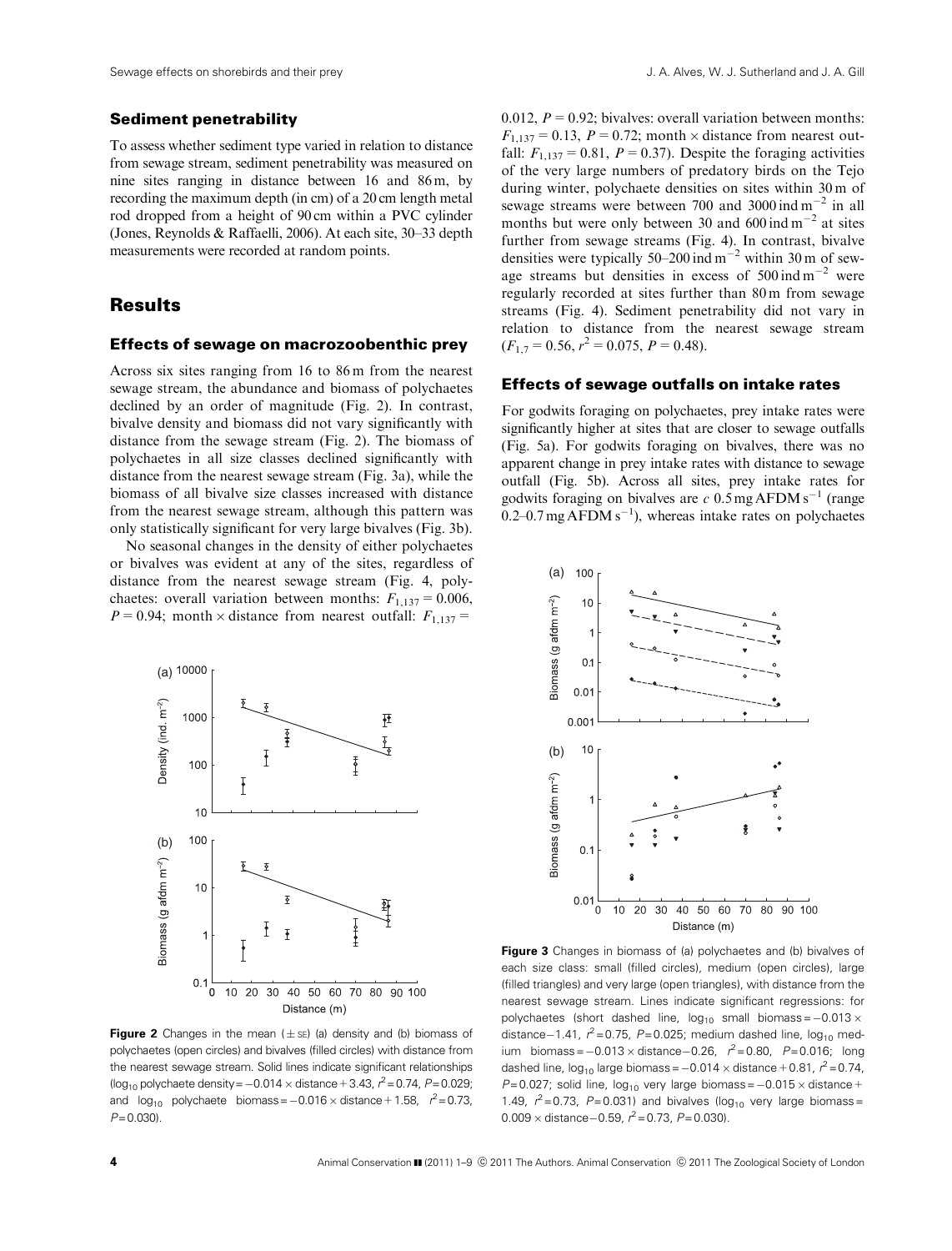

**Figure 4** Monthly variation in densities of polychaetes (top row) and bivalves (bottom row) of small (black), medium (grey), large (dark grey) and very large (light grey) size classes from October 2006 to March 2007 at six sites on the Tejo estuary. The distance of each site from the nearest sewage stream is indicated in the upper graphs. Note the different scales on each panel.

range from c  $1.6$  mg AFDM s<sup>-1</sup> within 100 m of a sewage outfall to  $0.2 \text{ mg AFDM s}^{-1}$  at 700 m from an outfall (Fig. 5).

The decline in prey intake rates of godwits foraging on polychaetes with distance to the nearest sewage outfall is primarily a consequence of declines in the proportion of very large polychaetes in the diet (Fig. 6a). Within 200 m of outfalls, very large polychaetes usually constitute  $c$  80–90% of the biomass intake rate, whereas this typically declines to  $c$  65% beyond 500 m from outfalls (Fig. 6a). The proportion of small, medium and large polychaetes in the godwit diet increases significantly with distance from sewage outfalls, but this is insufficient to maintain the biomass intake rates achieved close to the outfalls (Figs 5a and 6a). For godwits foraging on bivalves, the proportions of each size class do not vary with distance from the nearest sewage outfall, and the relative contribution of each size class to the biomass intake rate is more similar than for polychaetes (Fig 6b).

Across sites, the mean  $(\pm s)$  flock sizes ranged from  $21 \pm 3.6$  to  $139 \pm 45.0$ , but there was no significant change in the mean flock size with distance from the nearest sewage outfall  $(F_{1,17} = 0.611, r^2 = 0.04, P = 0.45)$ .

## **Discussion**

On the Tejo estuary, areas of mudflat in the immediate vicinity  $(c \ 30 \,\mathrm{m})$  of a sewage stream support polychaete

densities and biomass that are an order of magnitude higher than more distant sites  $(5.70 \text{ m})$ . This in turn allows godwits that forage on polychaetes in these locations to attain the highest intake rates. In contrast, there is little change in the density or biomass of bivalves with distance from sewage streams. However, godwit intake rates are only higher on polychaetes than on bivalves on mudflats that are within  $c$  150 m of a sewage outfall (Fig. 5).

The effect of proximity to sewage stream on polychaete density and biomass is very likely to occur as a consequence of high inputs of organic matter into these sites, providing a rich food supply for H. diversicolor (Reise, 1985; Olivier et al., 1995). Invertebrate communities can also vary in relation to sediment type on estuaries (Gaston, 1987; Thrush, 1991), but the lack of any variation in sediment penetrability with distance from sewage outfalls suggests that this is not the driver of the variation in the abundance of polychaetes on the Tejo estuary. Bivalves could also benefit from an increase in the organic load in these locations (but see Matthews & Fairweather, 2008); however, the wastewaters currently being discharged into the Tejo estuary are likely to also contain chemical toxins from factory waste, which might influence bivalve abundance and biomass. High levels of lead in the Tejo estuary have recently led to S. plana being declared unfit for human consumption (DR, 2007). The polychaete H. diversico*lor* is generally more tolerant of pollution (Bartels-Hardege  $\&$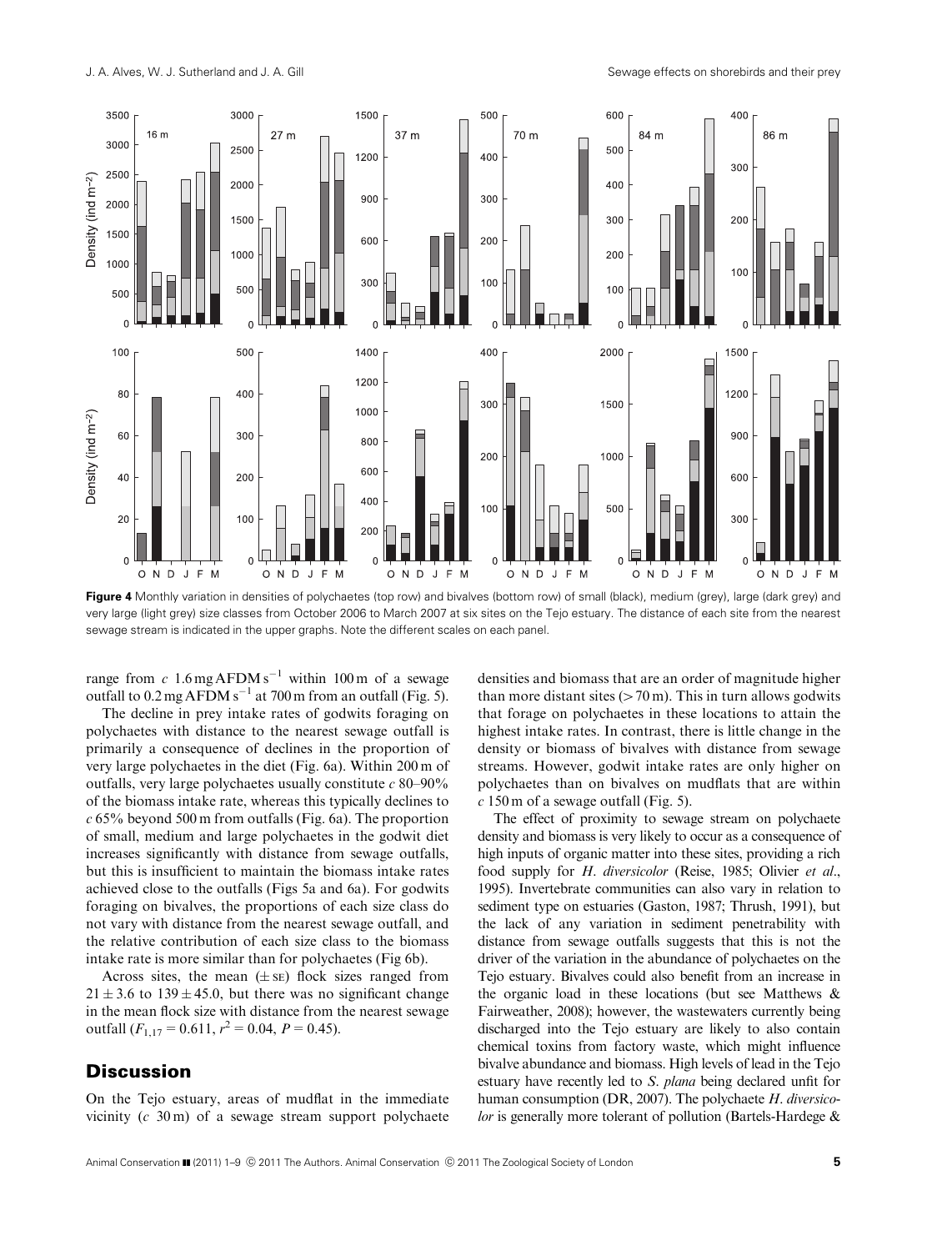

**Figure 5** The change in the mean  $(\pm$  se) rate of biomass intake of blacktailed godwits foraging *Limosa limosa* on (a) polychaetes ( $log<sub>10</sub>$  intake rate= $-0.001 \times$  distance $-0.085$ ,  $r^2 = 0.39$ ,  $P = 0.03$ ) and (b) bivalves with distance from the nearest sewage outfall on the Tejo estuary.

Zeeck, 1990; Saiz-Salinas & Francés-Zubillaga, 1997 $a,b$ ; Scraps, 2002) and is therefore more likely to be able to take advantage of these high organic loadings (Esselink, 1998).

The high prey intake rates achieved by godwits foraging on polychaetes in close proximity to sewage outfalls (Fig. 5a) are mostly driven by the increased abundance of polychaetes of the very large  $(50 \text{ mm})$  size class (Fig. 6a). Among bivalves and polychaetes of the very large size class, polychaetes exceeding 50 mm length have previously been shown to be the most profitable prey item for godwits (Alves, 2009). However, godwits are sexually size dimorphic (Gunnarsson et al., 2006) and the longer-billed females have been found to forage on polychaetes (particularly of the large and very large size classes) more than the small-billed males (Alves, 2009); thus, the greater burrowing depths of large polychaetes may limit their accessibility to small-billed godwits. As polychaetes of  $<$ 50 mm body length are less profitable than bivalves of similar size classes (Alves, 2009), foraging on polychaetes is likely to be of most importance to the longer-billed females that can profit from consuming the large individuals. This may explain why flock sizes are not higher in close proximity to sewage streams; although prey abundances are higher at these sites, these resources may not be available to all individuals.

#### Conservation implications

The ongoing development of a network of improved sewage treatment on the Tejo estuary is likely to alter the distribution and abundance of polychaetes. In the Oued Souss



Figure 6 The change in the proportionate contribution of small (filled circles), medium (open circles), large (filled triangles) and very large (open triangles) prey size classes to the biomass intake rate of blacktailed godwits Limosa limosa foraging on (a) polychaetes and (b) bivalves with distance to the nearest sewage outfall. Lines indicate significant regressions for polychaetes (short dashed line, small=7.92  $\times$  10<sup>-5</sup>  $\times$ distance + 0.002,  $r^2$  = 0.48, P = 0.018; medium dashed line, medium =  $5.37 \times 10^{-5} \times$  distance + 0.01,  $r^2 = 0.41$ ,  $P = 0.033$ ; long dashed line, large=0.001  $\times$  distance + 0.08,  $r^2$ =0.58, P=0.007; solid line, very large =  $-0.001 \times$  distance + 0.90,  $r^2$  = 0.62, P = 0.004).

estuary, Morocco, both polychaete density and biomass were significantly reduced after wastewater discharge into the estuary was stopped (Ait Alla et al., 2006). However, declines in polychaete abundance following wastewater treatment are unlikely to greatly influence the numbers of godwits on the Tejo estuary as (1) the current levels of organic loading only produce significant increases in polychaete abundance on sites within  $c$  30 m of sewage streams and c 150 m from sewage outfalls, which comprise only a small proportion ( $c \ 8\%$ ), of the 34000 ha of estuarine mudflats available in the Tejo estuary (there are  $c$ . 32 outfalls along the south-east shore); (2) estuary wide counts (encompassing low and high tides) of godwits across the Tejo suggest that the average proportion of godwits regularly foraging on areas within  $c$  150 m of a sewage outfall is only c.  $17\% \pm 0.02$  SE (n = 26 counts) and, within these flocks, only the longer-billed godwits may be capable of foraging on the profitable very large polychaetes; (3) the lack of any seasonal declines in the abundance of bivalves or polychaetes during winter (Fig. 4) suggests that sufficient resources are likely to be available elsewhere on the Tejo to accommodate godwits that can no longer exploit high polychaete densities adjacent to sewage streams.

Reducing the amount of untreated wastewater currently discharged into the Tejo estuary is therefore unlikely to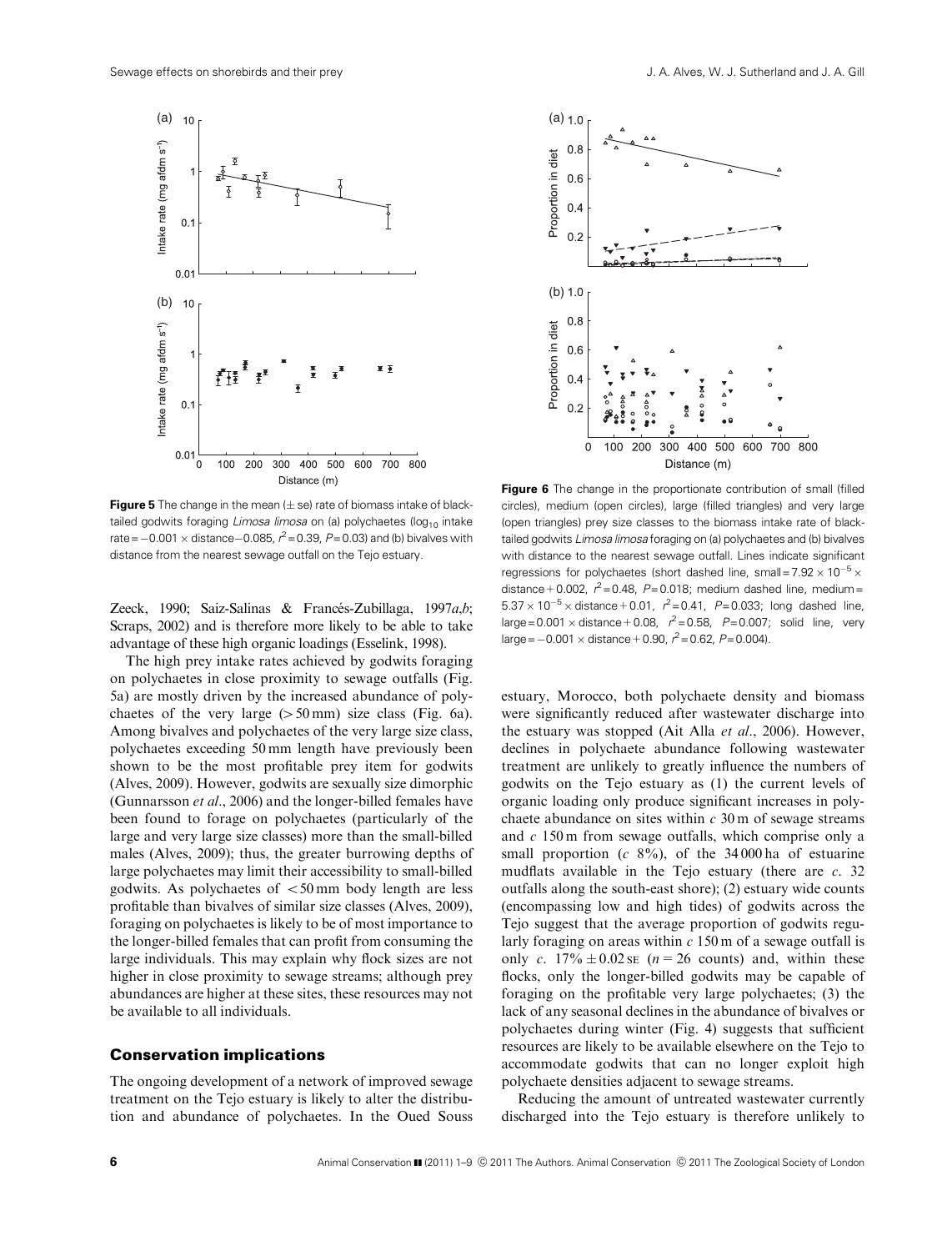greatly affect the number of godwits supported on the estuary, and possibly of any other waterbirds foraging in these areas. Besides godwits, only black-headed gulls Larus ridibundus are common and frequently recorded foraging on areas in the close vicinity of sewage outfall. Moreover, reductions in inputs of chemical toxins to the estuary that led to the local extinction of oysters Crassostrea angulata (Dias & Marques, 1999), and are probably also the cause of the high levels of lead currently found in S. plana (DR, 2007), may very well benefit several invertebrate species. The improvement of wastewater treatment in the Tejo estuary is thus likely to be far more beneficial to the estuarine ecosystem than the current situation.

The location of the Tejo estuary in southern Europe makes it an extremely important stop-over and winter location for many waterbirds from across Europe (Delany et al., 2009), and may also contribute to the diversity of prey and lack of strong seasonal depletion in prey abundance on this estuary. In south Europe and North Africa, both H. diversicolor and S. plana are reported to have two recruitment periods per year and to grow throughout the winter months (Gillet, 1990, 1993; Silva, 1991; Sola, 1997; Ait Alla et al., 2006). In estuaries at more northerly latitudes where climatic conditions may constrain reproduction and growth, and invertebrate communities can be more dominated by polychaetes, the implications for predatory shorebirds of reducing organic loading through improved wastewater treatment may be more significant. However, the evidence presented here suggests that the benefits of reducing nutrient inputs into estuaries as part of the implementation of the EU Water Framework Directive will not necessarily incur high costs for the waterbirds for which many of these sites receive international protection.

# Acknowledgements

We are grateful to the Director of the Tejo Estuary Nature Reserve, who kindly provided access to laboratory facilities, to Joana Correia for providing help with the figures and to one anonymous referee and Phil Whitfield, who provided helpful comments. This work was supported by funding from the Calouste Gulbenkian Foundation (J.A.A.), the Arcadia Fund (W.J.S.) and NERC (J.A.G.).

# References

- Alves, J.A. (2009). Implications of migration strategies and winter location in a migratory shorebird. PhD thesis, University of East Anglia at Norwich.
- Alves, J.A., Lourenco, P.M., Piersma, T., Sutherland, W.J. & Gill, J.A. (2010). Population overlap and habitat segregation in wintering black-tailed godwits. Bird Study 57, 381–391.
- Ait Alla, A., Gillet, P., Deutsch, B., Moukrim, A. & Bergayou, H. (2006). Response of Nereis diversicolor (Polychaeta, Nereidae) populations to reduced wastewater

discharge in the polluted estuary of Oued Souss, Bay of Agadir, Morocco. Estuar. Coast. Shelf Sci. 70, 633–642.

- Bartels-Hardege, H.D. & Zeeck, E. (1990). Reproductive behaviour of Nereis diversicolor (Annelida: Polychaeta). Mar. Biol. 106, 409–412.
- Beukema, J.J. (1991). Changes in composition of bottom fauna of a tidal-flat area during a period of eutrophication. Mar. Biol. 111, 293–301.
- Burton, N.H.K. & Armitage, M.J.S. (2005). Differences in the diurnal and nocturnal use of intertidal feeding grounds by redshank Tringa totanus. Bird Study 52, 120–128.
- Burton, N.H.K., Fuller, R.A. & Eaton, M.A. (2005). Between-year changes in the wintering sites of ruddy turnstones Arenaria interpres: a response to diminished food resources? Wader Study Group Bull. 107, 36–39.
- Campbell, L.H. (1984). The impact of changes in sewage treatment on seaducks wintering in the Firth of Forth, Scotland. Biol. Conserv. 28, 173–180.
- Cardell, M.J., Sardà, R. & Romero, J. (1999). Spatial changes in sublittoral soft-bottom polychaete assemblages due to river inputs and sewage discharges. Acta Oecol. 20, 343–351.
- CCDRLVT. (2009). Comissão de Coordenação e Desenvolvimento Regional de Lisboa e Vale do Tejo. Available at <http://www.ccdr-lvt.pt> (accessed 14 August 2009).
- Delany, S., Scott, D., Dodman, T. & Stroud, D. (2009). An atlas of wader populations in Africa and western Eurasia. Wageningen: Wetlands International.
- Dias, A.A. & Marques, J.M.S. (1999). Estuários. Estuário do Tejo: o seu valor e um pouco da sua história. Alcochete: Reserva Natural do Estuário do Tejo.
- Dias, M.P., Granadeiro, J.P., Martins, R.C. & Palmeirim, J.M. (2006). Estimating the use of tidal flats by waders: inaccuracies due to the response of birds to the tidal cycle. Bird Study 53, 32–38.
- Diaz, R.J. & Rosenberg, R. (1995). Marine benthic hypoxia: a review of its ecological effects and the behavioural responses of benthic macrofauna. Oceanogr. Mar. Biol.: An Annu. Rev. 33, 245–303.
- DR. (2007). Diary of the Portuguese Republic/Diário da República, 2<sup>ª</sup> série. 25 May 2007, 101: 14154.
- Esselink, K. (1998). Het effect van de sanering van de lozingen van veenkoloniaal afvalwater op de bodemfauna van de Dollard. In: Report RIKZ-98.020: 101–127. Esselink, K. & Esselink, P. (Eds). Haren: National Institute for Coastal and Marine Management.
- European Community. (2000). Directive 2000/60/EC of the European parliament and of the council of 23 October 2000 establishing a framework for community action in the field of water policy. Off. J. Eur. Commun. L327, 1–72.
- Gaston, G.R. (1987). Benthic polychaeta of the middle Atlantic bight: feeding and distribution. Mar. Ecol. Prog. Ser. 36, 251–262.
- Gaudêncio, M.J. & Cabral, H.N. (2007). Trophic structure of macrobenthos in the Tagus estuary and adjacent coastal shelf. Hydrobiologia 587, 241-251.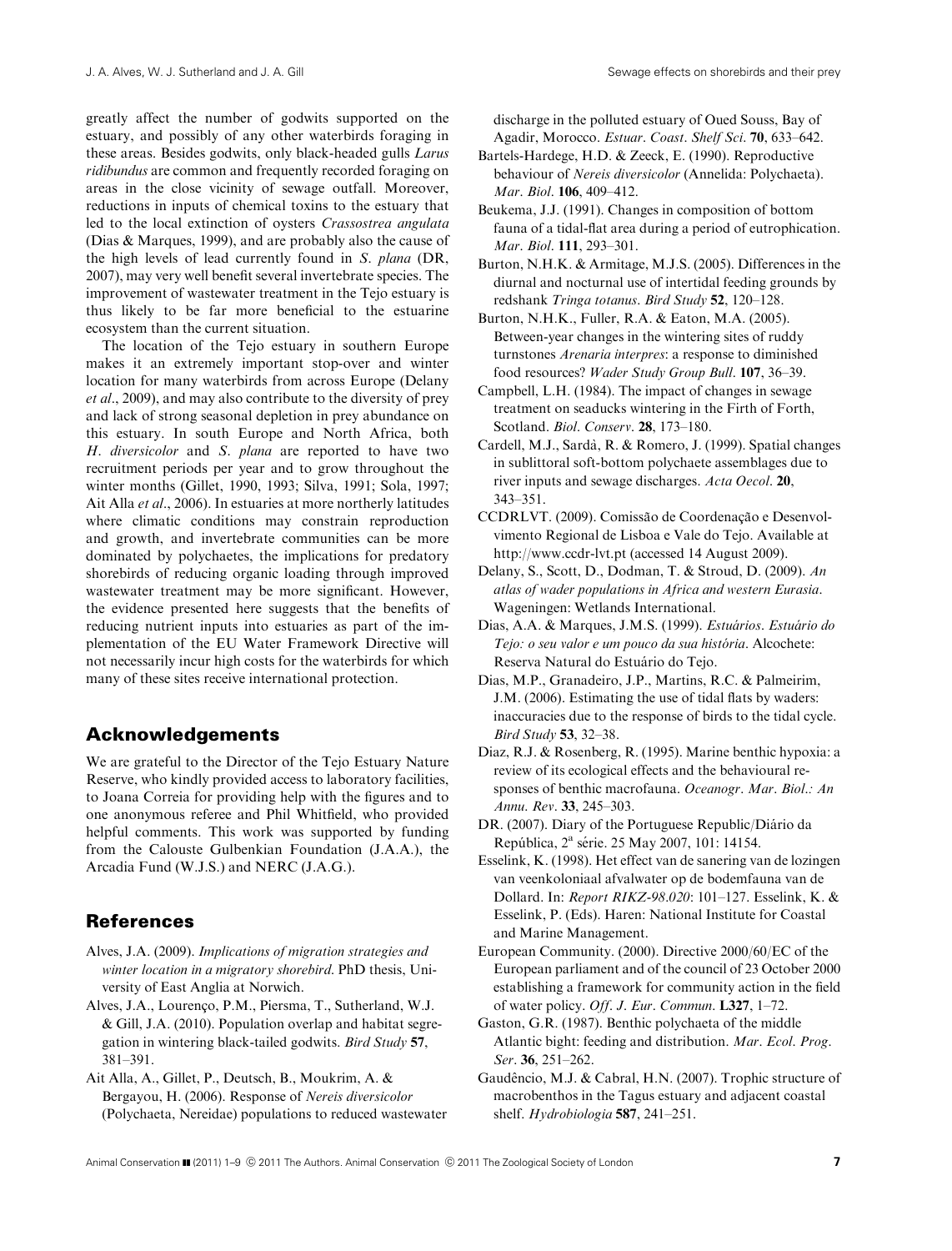Gill, J.A., Sutherland, W.J. & Norris, K. (2001). Depletion models can predict shorebird distribution at different spatial scales. Proc. Roy. Soc. Lond. Ser. B 268, 369–376.

Gillet, P. (1990). Biomasse, production et dynamique des populations de Nereis diversicolor (annélide polychète) de l'estuaire de la Loire (France). Oceaniol. Acta 13, 361–371.

Gillet, P. (1993). Impact de l'implantation d'un barrage sur la dynamique des populations de Nereis diversicolor (Annélide polychète) de l'estuaire du Bou Regreg, Maroc. J. Rech. Océanogr. 18, 15–18.

Goss-Custard, J.D., Andrew, D., West, A.D., Yates, M.G., Caldow, R.W.G., Stillman, R.A., Castilla, J., Castro, M., Dierschke, V., Le V.Dit Durell, S.E.A., Eichhorn, G., Ens, B.J., Exo, K.M., Udayangani-Fernando, P.U., Ferns, P.N., Hockey, P.A.R., Gill, J.A., Johnstone, I., Kalejta-Summers, B., Masero, J.A., Moreira, F., Nagarajan, R., Owens, I.P.F., Pacheco, C., Perez-Hurtado, A., Rogers, D., Scheiffarth, G., Sitters, H., Sutherland, W.J., Triplet, P., Worrall, D.H., Zharikov, Y., Zwarts, L. & Pettifor, R.A. (2006). Intake rates and the functional response in shorebirds Charadriiformes eating macro-invertebrates. Biol. Rev. 81, 1–29.

Green, P.T., Hill, D.A. & Clark, N.A. (1993). The effects of organic inputs to estuaries on overwintering bird populations and communities. BTO Contract ETSU TID 4086. Thetford: BTO.

Gunnarsson, T.G., Gill, J.A., Potts, P.M., Atkinson, P.W., Croger, R.E., Gelinaud, G., Gardarsson, A. & Sutherland, ´ W.J. (2005). Estimating population size in Icelandic blacktailed godwits Limosa limosa islandica by colour-marking. Bird Study 52, 153–158.

Gunnarsson, T.G., Gill, J.A., Goodacre, S.L., Gelinaud, G., ´ Atkinson, P.W., Hewitt, G.M., Potts, P.M. & Sutherland, W.J. (2006). Sexing black-tailed godwits: a comparison of behavioural, molecular, biometric and field-based techniques. Bird Study 53, 193–198.

IUCN. (2009). IUCN Red List of Threatened Species, version 2009. Available at<http:// www.iucnredlist.org> (accessed 20 August 2009).

Jones, J.C., Reynolds, J.D. & Raffaelli, D. (2006). Environmental variables. In: Ecological census techniques: a handbook: 370–407. Sutherland, W.J. (Ed.). Cambridge: Cambridge University Press.

Leitão, D., Catry, P., Costa, H., Elias, G.L. & Reino, L.M. (1998). As Aves do Estuário do Tejo. Lisboa: ICN.

Matthews, T.G. & Fairweather, P.G. (2008). In situ growth of Soletellina alba (Bivalvia: Psammobiidae) in response to detrital supply and mouth status in a seasonally-closed estuary. Estuar. Coast. Shelf Sci. 78, 145–154.

Moreira, F. (1993). Winter macrohabitat selection by waders in the Tagus estuary (Portugal). Portug. Zool. 2, 1–15.

Moreira, F. (1994). Diet, prey-size selection and intake rates of black-tailed godwits Limosa limosa feeding on mudflats. Ibis 136, 349–355.

Mucha, A.P. & Costa, M.H. (1999). Macrozoobenthic community structure in two Portuguese estuaries: relationship with organic enrichment and nutrient gradients. Acta Oecol. 20, 363–376.

Olivier, M., Desrosiers, G., Caron, A., Retiere, C. & Caillou, A. (1995). Réponses comportementales de polychetes Nereis diversicolor (O.F. Müller) et Nereis virens (Sars) aux stimuli d'ordre alimentary: utilisation de la matiere organique particulaire (algues et halophytes). Can. J. Zool. 73, 2307–2317.

Pearson, T.H. & Rosenberg, R. (1978). Macrobenthic succession in relation to organic enrichment and pollution of the marine environment. Oceanogr. Mar. Biol.: An Annu. Rev. 16, 229–311.

Pounder, B. (1976). Wintering flocks of goldeneyes at sewage outfalls in the Tay estuary. Bird Study 23, 121–131.

Raven, S.J. & Coulson, J.C. (2001). Effects of cleaning a tidal river of sewage on gull numbers: a before-an-after study of the River Tyne, northeast England. Bird Study 48, 48–58.

Reise, K. (1985). Tidal flat ecology: an experimental approach to species interactions. Berlin: Springer Verlag.

Saiz-Salinas, J.I. & Francés-Zubillaga, G. (1997a). Enhanced growth in juveniles Nereis diversicolor after its exposure to anaerobic polluted sediments. Mar. Pollut. Bull. 34, 437–442.

Saiz-Salinas, J.I. & Francés-Zubillaga, G. (1997b). Nereis diversicolor: an unreliable biomonitor of metal contamination in the 'Ría de Bilbao' (Spain). Mar. Ecol. 18, 113–125.

Savage, C., Elmgren, R. & Larsson, U. (2002). Effect of sewage-derived nutrients on an estuarine macrobenthic community. Mar. Ecol. Prog. Ser. 243, 67-82.

Scraps, P. (2002). A review of the biology, ecology and potential use of the common ragworm Hediste diversivolor (O. F. Müller) (Annelida: Polychaeta). Hydrobiologia 470, 203–218.

Silva, J.G. (1991). Ecologia, dinâmica e produção de Scrobicularia plana (Da Costa, 1778) (Mollusca, Bivalvia) nos estuários dos rios Mira e Tejo (Portugal). PhD thesis, Lisbon University at Lisbon.

SIMARSUL. (2009). Sistema Integrado Multimunicipal de Aguas Residuais da Península de Setúbal. Available at <http://www.simarsul.pt> (accessed 17 August 2009).

Smith, J. & Shackley, S.E. (2006). Effect of the closure of a major sewage outfall on sublittoral, soft sediment benthic communities. Mar. Pollut. Bull. 52, 645–658.

Sola, J.C. (1997). Reproduction, population dynamics, growth and production of Scrobicularia plana Da Costa (Pelecypoda) in the Bidasoa estuary, Spain. Netherlands J. Aquat. Ecol. 30, 283–296.

Thrush, S.F. (1991). Spatial patterns in soft-bottom communities. Trends Ecol. Evol. 6, 75–79.

Van de Kam, J., Ens, B.J., Piersma, T. & Zwarts, L. (2004). Shorebirds. An illustrated behavioural ecology. Utrecht: KNNV Publishers.